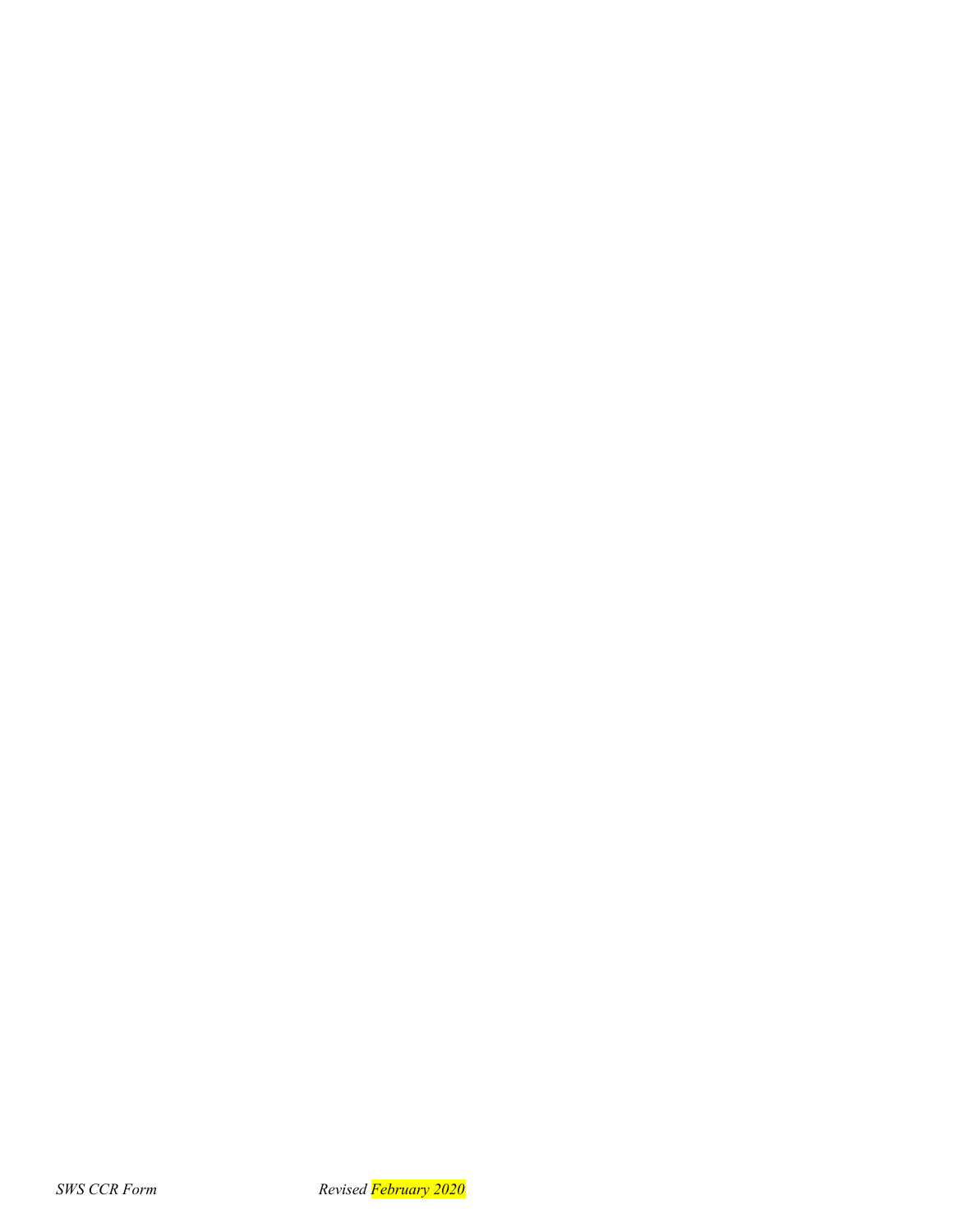**The sources of drinking water** (both tap water and bottled water) include rivers, lakes, streams, ponds, reservoirs, springs, and wells. As water travels over the surface of the land or through the ground, it dissolves naturally-occurring minerals and, in some cases, radioactive material, and can pick up substances resulting from the presence of animals or from human activity.

### **Contaminants that may be present in source water include:**

- *Microbial contaminants*, such as viruses and bacteria, that may come from sewage treatment plants, septic systems, agricultural livestock operations, and wildlife.
- *Inorganic contaminants*, such as salts and metals, that can be naturally-occurring or result from urban stormwater runoff, industrial or domestic wastewater discharges, oil and gas production, mining, or farming.
- *Pesticides and herbicides*, that may come from a variety of sources such as agriculture, urban stormwater runoff, and residential uses.
- *Organic chemical contaminants*, including synthetic and volatile organic chemicals, that are byproducts of industrial processes and petroleum production, and can also come from gas stations, urban stormwater runoff, agricultural application, and septic systems.
- *Radioactive contaminants*, that can be naturally-occurring or be the result of oil and gas production and mining activities.

**In order to ensure that tap water is safe to drink**, the U.S. EPA and the State Board prescribe regulations that limit the amount of certain contaminants in water provided by public water systems. The U.S. Food and Drug Administration regulations and California law also establish limits for contaminants in bottled water that provide the same protection for public health.

Tables 1, 2, 3, 4, 5, and 6 list all of the drinking water contaminants that were detected during the most recent **sampling** for the constituent. The presence of these contaminants in the water does not necessarily indicate that the water poses a health risk. The State Board allows us to monitor for certain contaminants less than once per year because the concentrations of these contaminants do not change frequently. Some of the data, though representative of the water quality, are more than one year old. Any violation of an AL, MCL, MRDL, or TT is asterisked. Additional information regarding the violation is provided later in this report.

| TABLE 1 - SAMPLING RESULTS SHOWING THE DETECTION OF COLIFORM BACTERIA                                                                                                                                                                                                                                                             |                                            |                                              |                                                                                                                    |                                                            |                                            |     |             |                                                                            |                                                                                                                                           |
|-----------------------------------------------------------------------------------------------------------------------------------------------------------------------------------------------------------------------------------------------------------------------------------------------------------------------------------|--------------------------------------------|----------------------------------------------|--------------------------------------------------------------------------------------------------------------------|------------------------------------------------------------|--------------------------------------------|-----|-------------|----------------------------------------------------------------------------|-------------------------------------------------------------------------------------------------------------------------------------------|
| Microbiological<br><b>Contaminants</b><br>(complete if bacteria detected)                                                                                                                                                                                                                                                         | <b>Highest No. of</b><br><b>Detections</b> |                                              |                                                                                                                    | <b>No. of Months</b><br>in Violation                       | <b>MCL</b>                                 |     | <b>MCLG</b> | <b>Typical Source of</b><br><b>Bacteria</b>                                |                                                                                                                                           |
| <b>Total Coliform Bacteria</b><br>(state Total Coliform Rule)                                                                                                                                                                                                                                                                     | (In a month)                               |                                              | $\theta$                                                                                                           |                                                            | 1 positive monthly sample $\binom{a}{b}$   |     |             | $\theta$                                                                   | Naturally present in the<br>environment                                                                                                   |
| Fecal Coliform or E. coli<br>(state Total Coliform Rule)                                                                                                                                                                                                                                                                          | (In the year)                              |                                              | A routine sample and a repeat<br>$\theta$<br>sample are total coliform positive,<br>and one of these is also fecal |                                                            | coliform or E. coli positive               |     |             | Human and animal fecal<br>waste                                            |                                                                                                                                           |
| E. coli<br>(federal Revised Total<br>Coliform Rule)                                                                                                                                                                                                                                                                               | (In the year)                              |                                              |                                                                                                                    | $\theta$                                                   |                                            | (b) |             | $\theta$                                                                   | Human and animal fecal<br>waste                                                                                                           |
| (a) Two or more positive monthly samples is a violation of the MCL<br>(b) Routine and repeat samples are total coliform-positive and either is E. coli-positive or system fails to take repeat samples following E. coli-positive routine sample<br>or system fails to analyze total coliform-positive repeat sample for E. coli. |                                            |                                              |                                                                                                                    |                                                            |                                            |     |             |                                                                            |                                                                                                                                           |
|                                                                                                                                                                                                                                                                                                                                   |                                            |                                              |                                                                                                                    |                                                            |                                            |     |             | <b>TABLE 2 - SAMPLING RESULTS SHOWING THE DETECTION OF LEAD AND COPPER</b> |                                                                                                                                           |
| <b>Lead and Copper</b><br>(complete if lead or copper<br>detected in the last sample set)                                                                                                                                                                                                                                         | <b>Sample</b><br>Date                      | No. of<br><b>Samples</b><br><b>Collected</b> |                                                                                                                    | 90 <sup>th</sup><br>Percentile<br>Level<br><b>Detected</b> | <b>No. Sites</b><br><b>Exceeding</b><br>AL | AI  | <b>PHG</b>  | No. of Schools<br><b>Requesting</b><br><b>Lead Sampling</b>                | <b>Typical Source of</b><br>Contaminant                                                                                                   |
| Lead (ppb)                                                                                                                                                                                                                                                                                                                        | 3/24/<br>2019                              | 10                                           |                                                                                                                    | .0064<br>mg/L                                              | $\theta$                                   | 15  | 0.2         |                                                                            | Internal corrosion of<br>household water plumbing<br>systems; discharges from<br>industrial manufacturers;<br>erosion of natural deposits |
| Copper (ppm)                                                                                                                                                                                                                                                                                                                      | 3/24/<br>2019                              | 10                                           |                                                                                                                    | $0.44$ mg/L                                                | $\Omega$                                   | 1.3 | 0.3         | Not applicable                                                             | Internal corrosion of<br>household plumbing                                                                                               |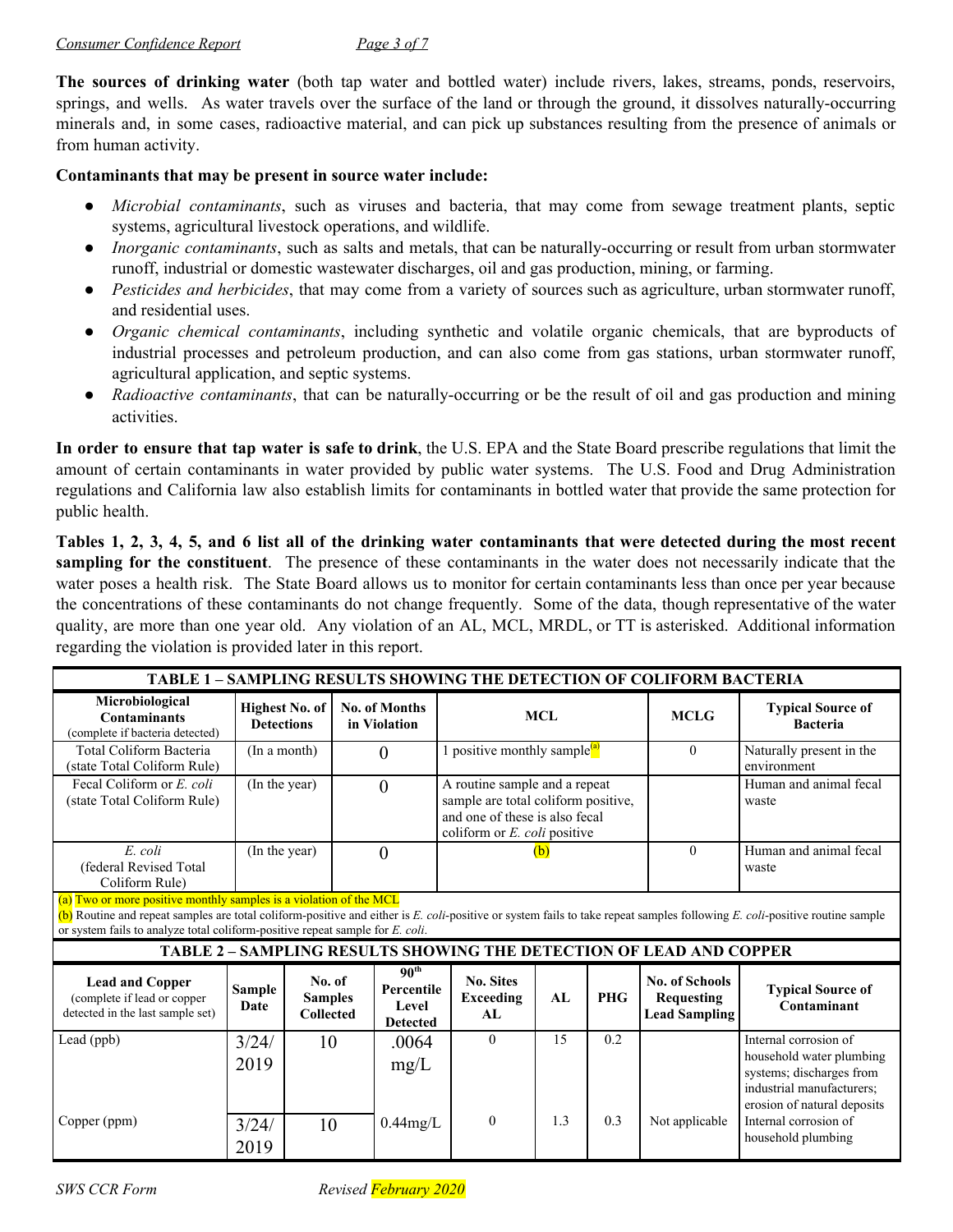*Consumer Confidence Report Page 4 of 7*

|  |  |  |  | systems; erosion of natural |
|--|--|--|--|-----------------------------|
|  |  |  |  | deposits; leaching from     |
|  |  |  |  | wood preservatives          |

|                                                         | <b>TABLE 3 - SAMPLING RESULTS FOR SODIUM AND HARDNESS</b> |                          |                                      |                           |                                 |                                                                                                                               |  |  |  |
|---------------------------------------------------------|-----------------------------------------------------------|--------------------------|--------------------------------------|---------------------------|---------------------------------|-------------------------------------------------------------------------------------------------------------------------------|--|--|--|
| <b>Chemical or Constituent</b><br>(and reporting units) | Sample<br>Date                                            | Level<br><b>Detected</b> | Range of<br><b>Detections</b>        | <b>MCL</b>                | <b>PHG</b><br>(MCLG)            | <b>Typical Source of Contaminant</b>                                                                                          |  |  |  |
| Sodium (ppm)                                            | $\Omega$                                                  | $\theta$                 | 0                                    | None                      | None                            | Salt present in the water and is<br>generally naturally occurring                                                             |  |  |  |
| Hardness (ppm)                                          | $\theta$                                                  | $\theta$                 | $\theta$                             | None                      | None                            | Sum of polyvalent cations present in<br>the water, generally magnesium and<br>calcium, and are usually naturally<br>occurring |  |  |  |
|                                                         |                                                           |                          |                                      |                           |                                 | TABLE 4 - DETECTION OF CONTAMINANTS WITH A PRIMARY DRINKING WATER STANDARD                                                    |  |  |  |
| <b>Chemical or Constituent</b><br>(and reporting units) | <b>Sample</b><br>Date                                     | Level<br><b>Detected</b> | <b>Range of</b><br><b>Detections</b> | <b>MCL</b><br>[MRDL]      | <b>PHG</b><br>(MCLG)<br>[MRDLG] | <b>Typical Source of Contaminant</b>                                                                                          |  |  |  |
|                                                         | $\Omega$                                                  | $\Omega$                 | $\Omega$                             | $\Omega$                  | $\Omega$                        |                                                                                                                               |  |  |  |
|                                                         | $\Omega$                                                  | $\Omega$                 | $\Omega$                             | $\Omega$                  | $\Omega$                        |                                                                                                                               |  |  |  |
|                                                         |                                                           |                          |                                      |                           |                                 | TABLE 5 - DETECTION OF CONTAMINANTS WITH A SECONDARY DRINKING WATER STANDARD                                                  |  |  |  |
| <b>Chemical or Constituent</b><br>(and reporting units) | <b>Sample</b><br>Date                                     | <b>Level Detected</b>    | <b>Range of</b><br><b>Detections</b> | <b>SMCL</b>               | <b>PHG</b><br>(MCLG)            | <b>Typical Source of Contaminant</b>                                                                                          |  |  |  |
|                                                         | $\Omega$                                                  | $\Omega$                 | $\Omega$                             | $\Omega$                  | $\Omega$                        |                                                                                                                               |  |  |  |
|                                                         | $\theta$                                                  | $\theta$                 | $\theta$                             | $\Omega$                  | $\theta$                        |                                                                                                                               |  |  |  |
| <b>TABLE 6 - DETECTION OF UNREGULATED CONTAMINANTS</b>  |                                                           |                          |                                      |                           |                                 |                                                                                                                               |  |  |  |
| <b>Chemical or Constituent</b><br>(and reporting units) | <b>Sample</b><br>Date                                     | <b>Level Detected</b>    | <b>Range of</b><br><b>Detections</b> | <b>Notification Level</b> |                                 | <b>Health Effects Language</b>                                                                                                |  |  |  |
|                                                         |                                                           |                          |                                      |                           |                                 |                                                                                                                               |  |  |  |

### **Additional General Information on Drinking Water**

Drinking water, including bottled water, may reasonably be expected to contain at least small amounts of some contaminants. The presence of contaminants does not necessarily indicate that the water poses a health risk. More information about contaminants and potential health effects can be obtained by calling the U.S. EPA's Safe Drinking Water Hotline (1-800-426-4791).

Some people may be more vulnerable to contaminants in drinking water than the general population. Immuno-compromised persons such as persons with cancer undergoing chemotherapy, persons who have undergone organ transplants, people with HIV/AIDS or other immune system disorders, some elderly, and infants can be particularly at risk from infections. These people should seek advice about drinking water from their health care providers. U.S. EPA/Centers for Disease Control (CDC) guidelines on appropriate means to lessen the risk of infection by *Cryptosporidium* and other microbial contaminants are available from the Safe Drinking Water Hotline (1-800-426-4791).

Lead-Specific Language: If present, elevated levels of lead can cause serious health problems, especially for pregnant women and young children. Lead in drinking water is primarily from materials and components associated with service lines and home plumbing. [*ENTER WATER SYSTEM'S NAME HERE*] is responsible for providing high quality drinking water, but cannot control the variety of materials used in plumbing components. When your water has been sitting for several hours, you can minimize the potential for lead exposure by flushing your tap for 30 seconds to 2 minutes before using water for drinking or cooking. [*OPTIONAL:* If you do so, you may wish to collect the flushed water and reuse it for another beneficial purpose, such as watering plants.] If you are concerned about lead in your water,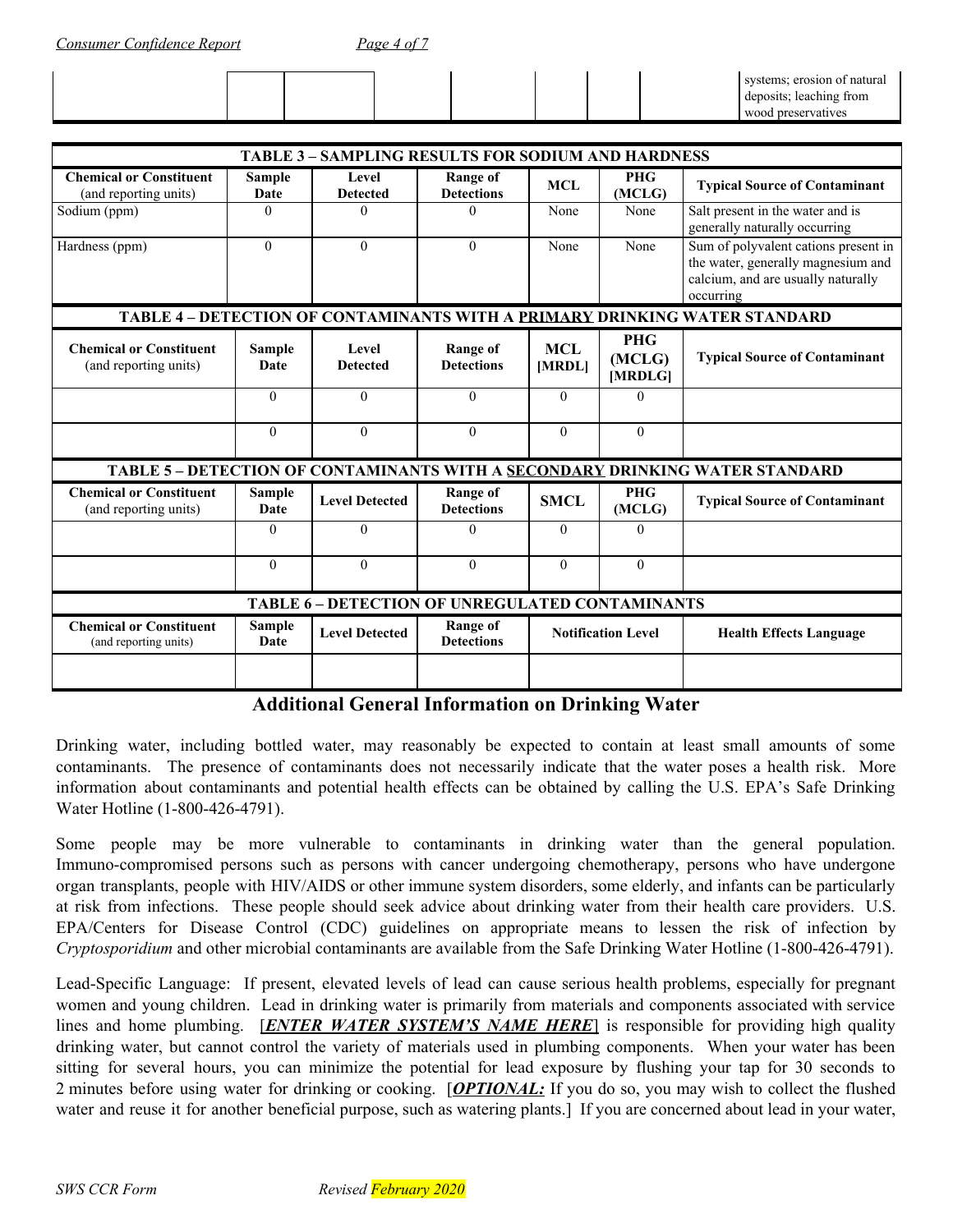you may wish to have your water tested. Information on lead in drinking water, testing methods, and steps you can take to minimize exposure is available from the Safe Drinking Water Hotline (1-800-426-4791) or at <http://www.epa.gov/lead>.

# **Summary Information for Violation of a MCL, MRDL, AL, TT, or Monitoring and Reporting Requirement**

| VIOLATION OF A MCL, MRDL, AL, TT, OR MONITORING AND REPORTING REQUIREMENT |                    |                 |                                                  |                                   |  |  |  |
|---------------------------------------------------------------------------|--------------------|-----------------|--------------------------------------------------|-----------------------------------|--|--|--|
| <b>Violation</b>                                                          | <b>Explanation</b> | <b>Duration</b> | <b>Actions Taken to Correct</b><br>the Violation | <b>Health Effects</b><br>Language |  |  |  |
|                                                                           |                    |                 |                                                  |                                   |  |  |  |
|                                                                           |                    |                 |                                                  |                                   |  |  |  |

# **For Water Systems Providing Groundwater as a Source of Drinking Water**

| <b>TABLE 7 - SAMPLING RESULTS SHOWING</b><br><b>FECAL INDICATOR-POSITIVE GROUNDWATER SOURCE SAMPLES</b>                                                                                                                               |          |  |           |     |                              |  |  |  |
|---------------------------------------------------------------------------------------------------------------------------------------------------------------------------------------------------------------------------------------|----------|--|-----------|-----|------------------------------|--|--|--|
| PHG<br><b>Microbiological Contaminants</b><br><b>Total No. of</b><br>MCL<br><b>Sample Dates</b><br><b>Typical Source of Contaminant</b><br>(MCLG)<br><b>Detections</b><br>[MRDL]<br>(complete if fecal-indicator detected)<br>[MRDLG] |          |  |           |     |                              |  |  |  |
| E. coli                                                                                                                                                                                                                               | $\theta$ |  | $\Omega$  | (0) | Human and animal fecal waste |  |  |  |
| Enterococci                                                                                                                                                                                                                           | $\Omega$ |  | <b>TT</b> | N/A | Human and animal fecal waste |  |  |  |
| Coliphage                                                                                                                                                                                                                             | $\theta$ |  | <b>TT</b> | N/A | Human and animal fecal waste |  |  |  |

# **Summary Information for Fecal Indicator-Positive Groundwater Source Samples, Uncorrected Significant Deficiencies, or Groundwater TT**

|                                    |                                                                |                 | SPECIAL NOTICE OF FECAL INDICATOR-POSITIVE GROUNDWATER SOURCE SAMPLE |                                   |  |  |
|------------------------------------|----------------------------------------------------------------|-----------------|----------------------------------------------------------------------|-----------------------------------|--|--|
|                                    |                                                                |                 |                                                                      |                                   |  |  |
|                                    |                                                                |                 |                                                                      |                                   |  |  |
|                                    |                                                                |                 |                                                                      |                                   |  |  |
|                                    | <b>SPECIAL NOTICE FOR UNCORRECTED SIGNIFICANT DEFICIENCIES</b> |                 |                                                                      |                                   |  |  |
|                                    |                                                                |                 |                                                                      |                                   |  |  |
|                                    |                                                                |                 |                                                                      |                                   |  |  |
|                                    |                                                                |                 |                                                                      |                                   |  |  |
| <b>VIOLATION OF GROUNDWATER TT</b> |                                                                |                 |                                                                      |                                   |  |  |
| <b>TT Violation</b>                | <b>Explanation</b>                                             | <b>Duration</b> | <b>Actions Taken to Correct</b><br>the Violation                     | <b>Health Effects</b><br>Language |  |  |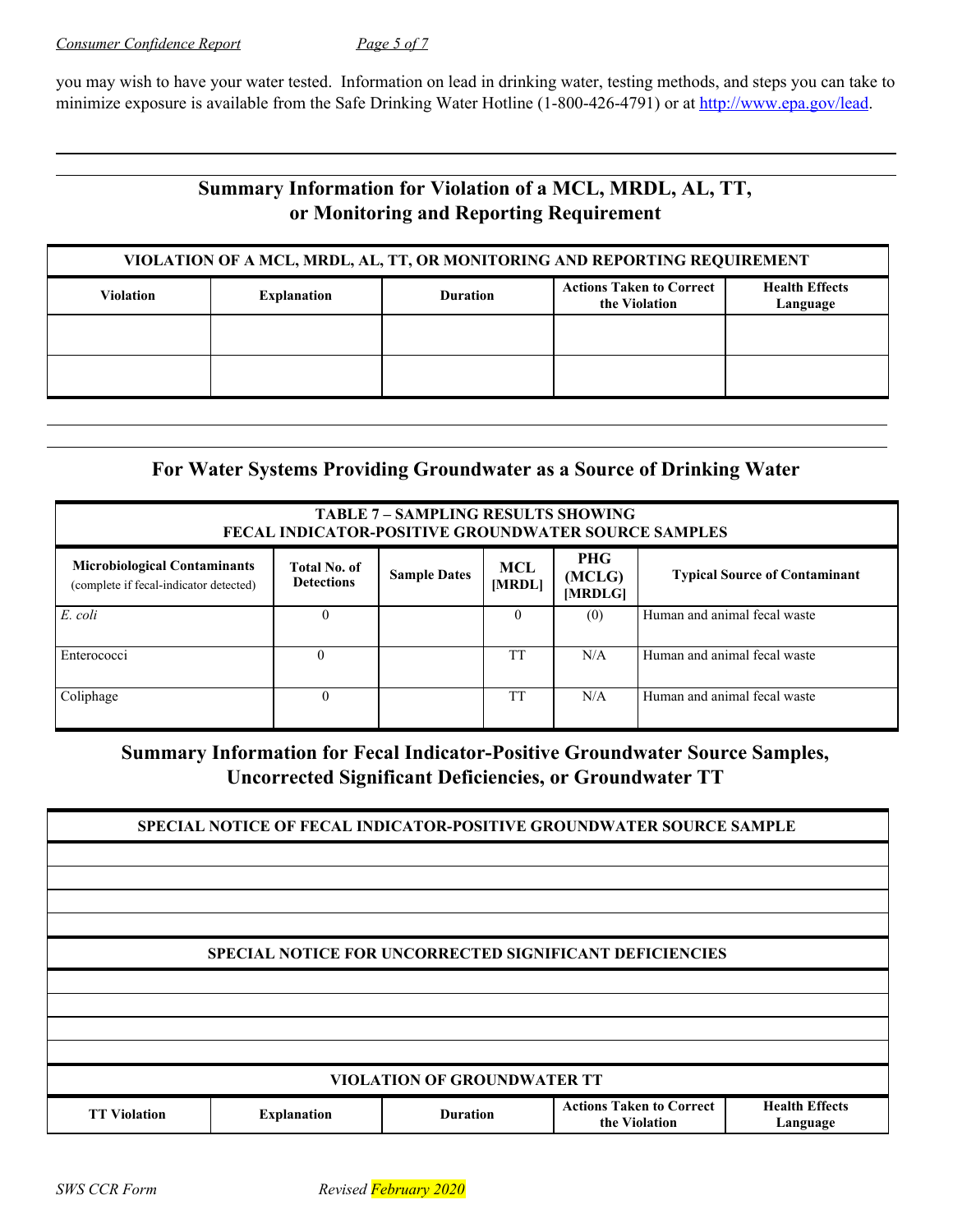| For Systems Providing Surface Water as a Source of Drinking Water |  |  |
|-------------------------------------------------------------------|--|--|

#### **TABLE 8 - SAMPLING RESULTS SHOWING TREATMENT OF SURFACE WATER SOURCES**

| Treatment Technique <sup>(a)</sup><br>(Type of approved filtration technology used)    |                                                                     |
|----------------------------------------------------------------------------------------|---------------------------------------------------------------------|
|                                                                                        | Turbidity of the filtered water must:                               |
| Turbidity Performance Standards <sup>(b)</sup>                                         | 1 – Be less than or equal to NTU in 95% of measurements in a month. |
| (that must be met through the water treatment process)                                 | 2 – Not exceed NTU for more than eight consecutive hours.           |
|                                                                                        | $3 - Not exceed$ NTU at any time.                                   |
| Lowest monthly percentage of samples that met Turbidity<br>Performance Standard No. 1. |                                                                     |
| Highest single turbidity measurement during the year                                   |                                                                     |
| Number of violations of any surface water treatment<br>requirements                    |                                                                     |

(a) A required process intended to reduce the level of a contaminant in drinking water.

(b) Turbidity (measured in NTU) is a measurement of the cloudiness of water and is a good indicator of water quality and filtration performance. Turbidity results which meet performance standards are considered to be in compliance with filtration requirements.

### **Summary Information for Violation of a Surface Water TT**

| <b>VIOLATION OF A SURFACE WATER TT</b> |                                                                                                                                       |  |  |  |  |  |  |
|----------------------------------------|---------------------------------------------------------------------------------------------------------------------------------------|--|--|--|--|--|--|
| <b>TT Violation</b>                    | <b>Actions Taken to</b><br><b>Health Effects</b><br><b>Explanation</b><br><b>Duration</b><br><b>Correct the Violation</b><br>Language |  |  |  |  |  |  |
|                                        |                                                                                                                                       |  |  |  |  |  |  |
|                                        |                                                                                                                                       |  |  |  |  |  |  |
|                                        |                                                                                                                                       |  |  |  |  |  |  |

### **Summary Information for Operating Under a Variance or Exemption**